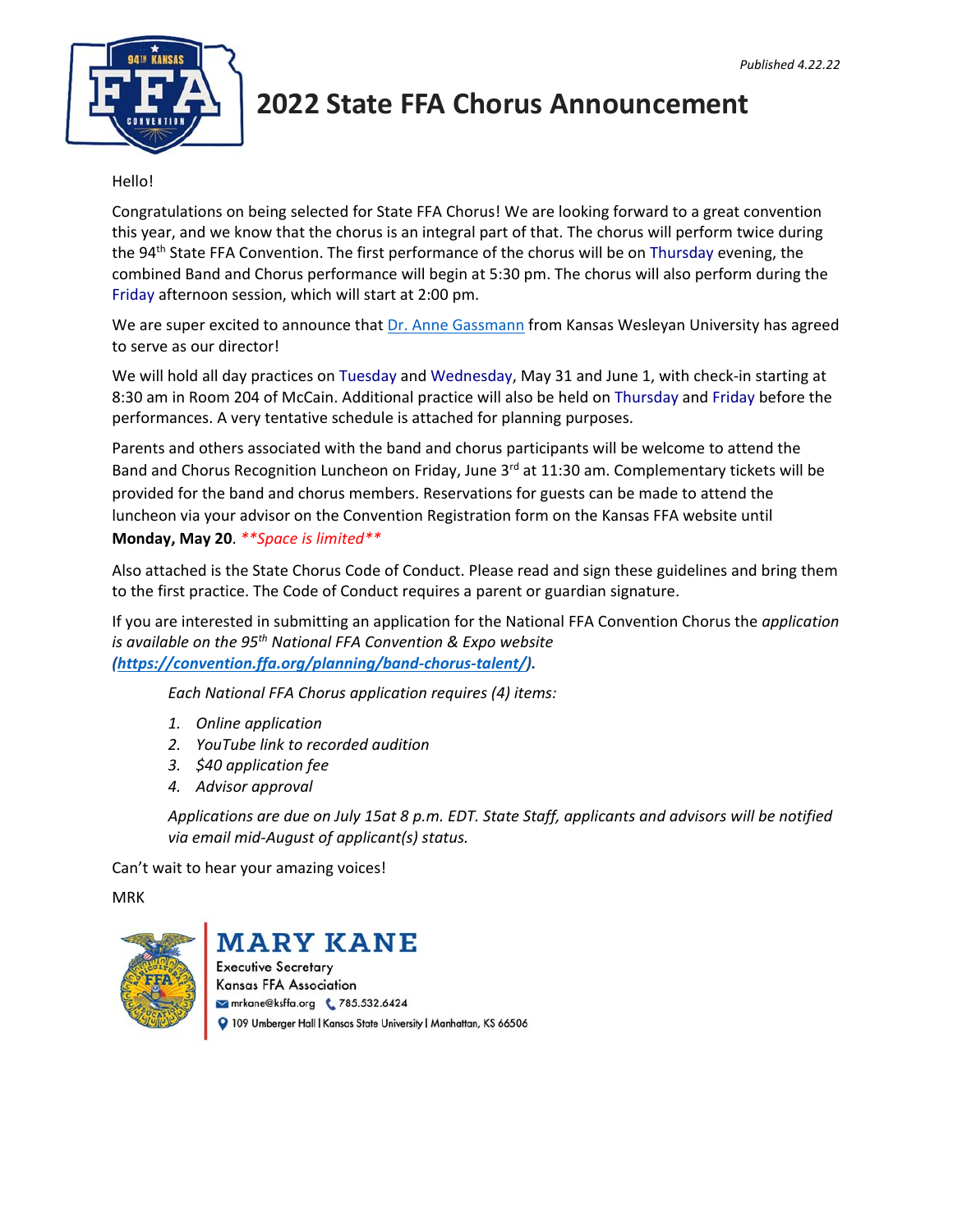

# **2022 State FFA Chorus Members**

Ella Rice, Clay Center Trinity Albers, Greeley County Isabella Burden, Medicine Lodge Faith Henke, Medicine Lodge Vonda Landwehr, Medicine Lodge Jacob Brown, Minneapolis Braxton Grimes, Minneapolis Jaren Aurand, Pike Valley Kiersten Morgan, Pike Valley Bianca Binning, South Barber Jazzmin Binning, South Barber Tyten Courson, South Barber Karson Hall, Southeast of Saline Bronc Noll, Southern Coffey Dergan True, Southern Coffey Kaytlynn Winn, Southern Coffey Ava Hawkins, West Franklin Katelynn Shepherd, West Franklin Allyson Williams, West Franklin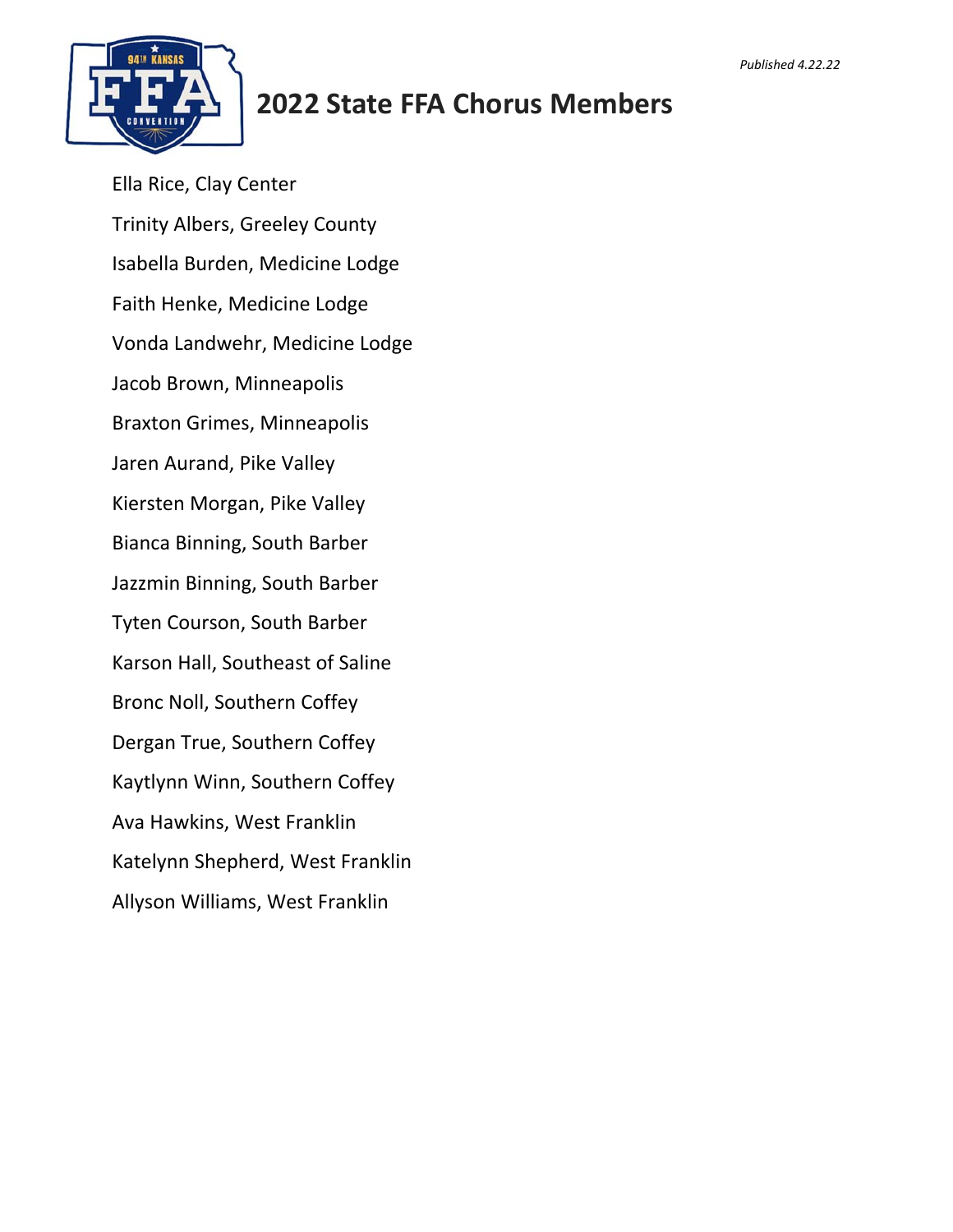

## **2022 State FFA Chorus Schedule**

*(Schedule subject to minor adjustments)*

### **Tuesday, May 31**

Check‐in time: 8:30 am Morning Rehearsal: 9:00 am Lunch break: 12:00 pm‐1:00 pm Afternoon Rehearsal: 1:00 pm ‐5:00 pm

### **Wednesday, June 1—Bring official clothes TODAY for pictures!**

Morning Rehearsal: 9:00 am Lunch break: 12:00 pm‐1:00 pm Afternoon Rehearsal: 1:00 pm‐4:00 pm **PowerPoint pics 4:00-5:00 pm (be in official dress: jacket, shirt, tie/scarf)** 

### **Thursday, June 2**

Morning Rehearsal: 9:00 am‐11:00 am Stage Rehearsal: (estimated) 11:15 am‐ 12:15 pm Lunch after rehearsal Afternoon Rehearsal: 3:00 pm‐4:00 pm (Thursday PM music only) Check‐in time: 5:00 pm and set up \*\*Band and Chorus Concert before Fourth Session: 5:30 pm**\*\*OFFICIAL DRESS\*\***

### **Friday, June 3**

Morning Rehearsal: 9:30 am‐11:15 am

**Band & Choir Recognition Luncheon, 11:30-12:30, K-State Alumni Center Ballroom**  This is a ticketed event. Extra tickets can be secured on chapter registrations for parents & advisors who would like to attend. **\*\*OFFICIAL DRESS\***

Stage Rehearsal: 12:45 pm‐1:30 pm (set up and rehearse—leave set up)

Check‐in time, chorus room: 1:30 pm

\*\*Concert during Seventh Session: 2:00 pm**\*\*OFFICIAL DRESS\*\***

**Clean and re-organize the band room daily AND after the Friday concert!!**